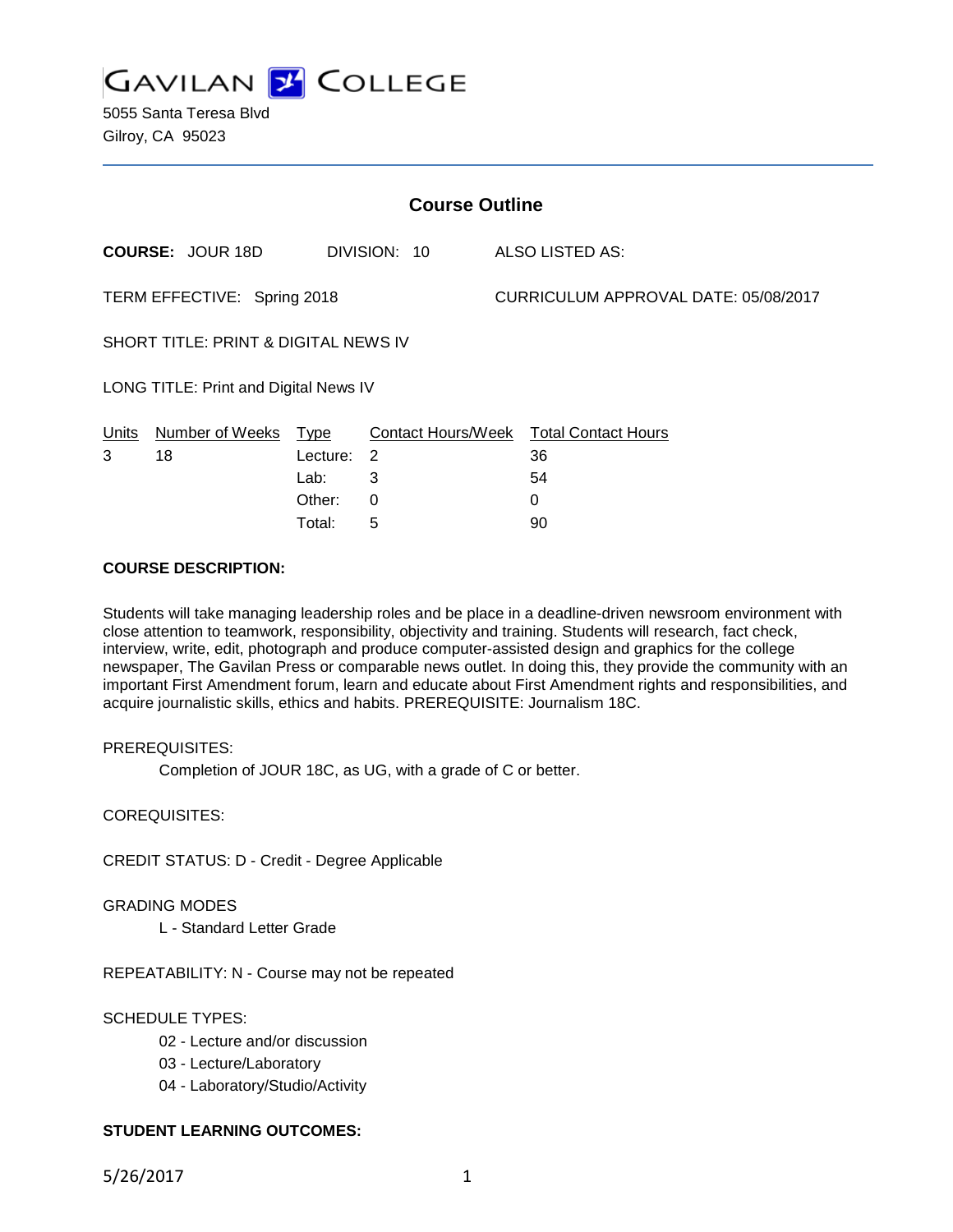1. Students define relevant news content, gather news information, edit news and information into publishable form with attention to accuracy, clarity, thoroughness, fairness, AP style, media law and ethics.

Measure of assessment: Written articles, graded homework

Year assessed, or planned year of assessment: 2019

Semester: Spring

2. Students locate, research, source and develop news and feature stories into written, visual, audio, video or other multimedia formats, determine the best format for telling a story, and develop effective design and layout for story presentation.

Measure of assessment: Written articles, published multimedia articles, published print layout

Year assessed, or planned year of assessment: 2019

Semester: Spring

3. Students define and apply standard journalistic practices, critique published content, practice constitutionally guaranteed freedom of the press while avoiding libel, employ and model best ethical practices, and differentiate between standard and substandard ethics.

Measure of assessment: Written articles, edited photographs, graded homework

Year assessed, or planned year of assessment: 2019

Semester: Spring

4. Students develop advanced leadership and management skills as editors in writing, photography, layout and multimedia design.

Measure of assessment: Written articles, edited articles, edited photography, published layouts, published multimedia design, lead class critiques.

Year assessed, or planned year of assessment: 2019

Semester: Spring

### **CONTENT, STUDENT PERFORMANCE OBJECTIVES, OUT-OF-CLASS ASSIGNMENTS**

Curriculum Approval Date: 05/08/2017

TOPIC 1: 12 hours

Media ethics and legal issues; responsibilities of the senior level journalist and editor

Out-of-class assignments: Read and respond to project description. Define media ethics and libel, interpret constitutionally guaranteed freedom of speech, guide newsroom in the understanding of rights and responsibilities.

Student Performance Objectives:

Articulate and model principles of media ethics, roles and responsibilities of the advanced level journalist and editor.

TOPIC 2: 18 hours

Reporting and Writing: leadership in production

Out-of-class assignments: Plan topics and production schedule for all issues.

Student Performance Objectives: Students will manage others in meeting initial deadlines, provide leadership in appropriate use of production strategies and provide leadership in publication critiques.

TOPIC 3: 18 hours

Storytelling through written, visual, audio, video or other multimedia formats

Out-of-class assignments: Students will compare the presentation of news stories across all available formats.

Student Performance Objectives: Students will distinguish between a story and the aggregated facets of its presentation, stating the distinguishing characteristics and benefits of each story format.

TOPIC 4: 18 hours

Online journalism

Out-of-class assignments: Students will manage the planning, layout, prepare assets and post data for multiple stories in the online publication

Student Performance Objectives: Students will demonstrate management of CMS, essential text and presentation elements of an online story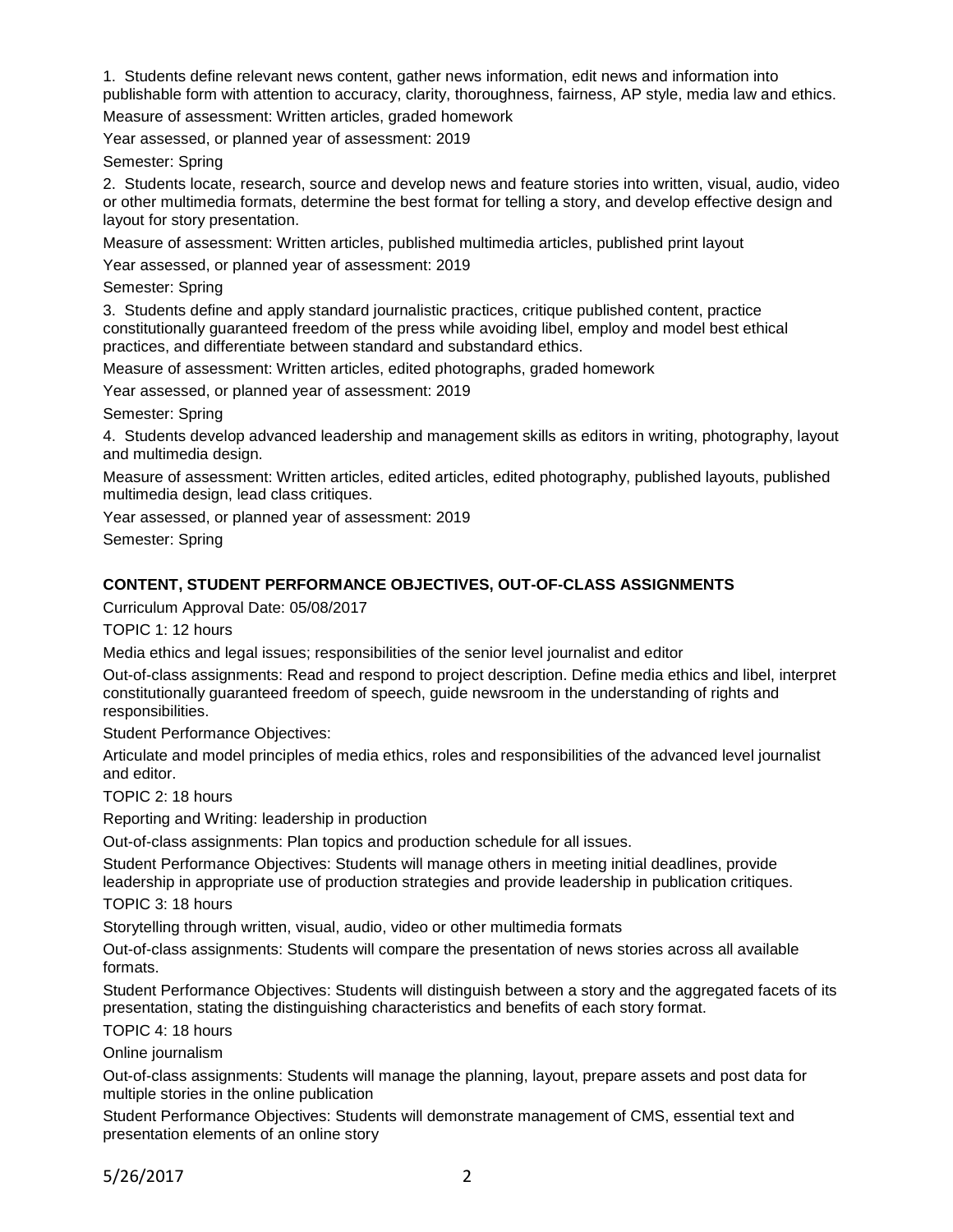TOPIC 5: 18 hours

Broadcast journalism

Out-of-class assignments: Lead groups in the preparation of a news story for GAV-TV Student Performance Objectives: Students will manage others in developing and demonstrating the essential elements of a television news story

TOPIC 6: 12 hours

Photojournalism

Out-of-class assignments: Students will assist others in providing complete photographic coverage of an event for a college news story

Student Performance Objectives: Students will help others to successfully shoot, select, edit and post news photographs

TOPIC 7: 12 hours

The business side of publishing: advertising, sales, distribution

Out-of-classroom assignments: Source potential advertisers and work with students to solicit newspaper ads

### **OUT OF CLASS ASSIGNMENTS:**

Required Outside Hours: 3

Assignment Description: Assignment Description: Students will attend and participate in an editorial meeting of a regional or national news publication to learn professional standards, teamwork and structure.

### **METHODS OF INSTRUCTION:**

Exercises, field work, coached one-on-one writing and planning, role plays, critique sessions.

### **METHODS OF EVALUATION:**

Writing assignments Percent of total grade: 20.00 % 20% - 30% Written homework; Term papers Problem-solving assignments Percent of total grade: 20.00 % 20% - 30% Field work Skill demonstrations Percent of total grade: 20.00 % 20% - 30% Class performance; Field work Objective examinations Percent of total grade: 20.00 %

### **REPRESENTATIVE TEXTBOOKS:**

Required Representative Textbooks

Brooks, Kennedy, Moen, Ranly. Required: The Missouri Group, News Reporting and Writing, Bedford/St. Martin, 2017, or other appropriate college level text. Boston, New York: Bedford/St. Martin,2017. ISBN: 978-1-319-06996-4 Reading Level of Text, Grade: 13 Verified by: Jan Janes Required Other Texts and Materials Associated Press, Associated Press Stylebook and Briefing on Media Law, Basic Books

### **ARTICULATION and CERTIFICATE INFORMATION**

Associate Degree: GAV C1, effective 200470 CSU GE:

5/26/2017 3